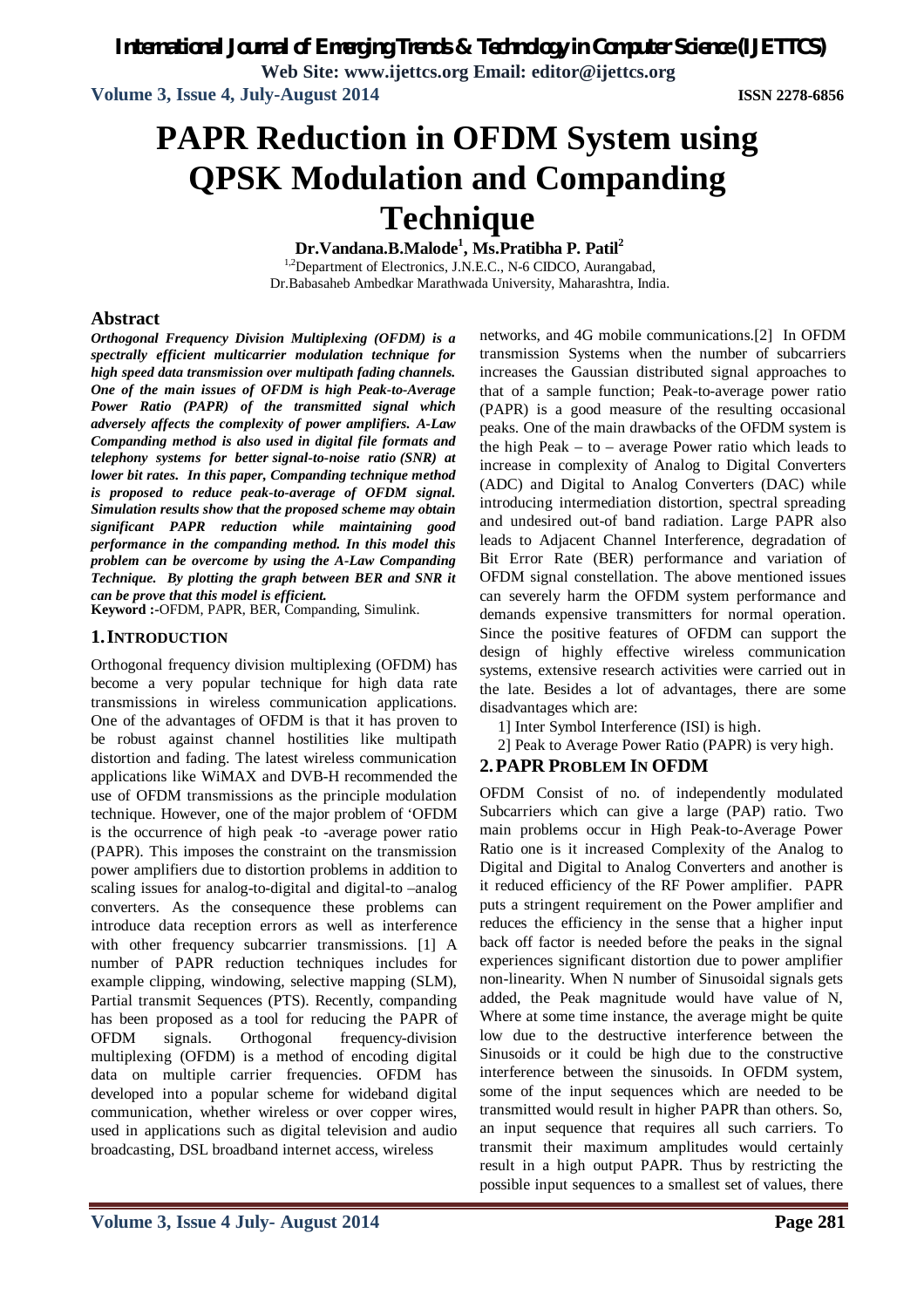# *International Journal of Emerging Trends & Technology in Computer Science (IJETTCS)* **Web Site: www.ijettcs.org Email: editor@ijettcs.org**

# **Volume 3, Issue 4, July-August 2014 ISSN 2278-6856**

might be possibility to obtain output signals guaranteed low output PAPR [5]. The peak to average power ratio can be defined as the ratio of peak amplitude squared (giving the peak power) divided by RMS value squared (giving average power) as in (1).

$$
PAPR = \frac{|x|_{peak}^2}{x_{rms^2}} = C^2
$$
 (1)

Where  $C =$  Creast factor is calculated from peak amplitude of waveform divided by RMS value of waveform as in (2).

$$
C = \frac{|x|_{peak}}{x_{rms}}
$$

It is expressed in decibels (dB). PAPR determine for many signals parameter, such as voltage, current, power, frequency and phase.

(2)

# **3. PAPR REDUCTION IN OFDM**.

It can be either decrease in the peak amplitude of the subcarriers or increase in the average power of the transmitted OFDM Signal. If the OFDM Signal passed through an A-Law Compander which is designed to cover the range of all amplitudes encountered, the subcarrier with highest peak amplitude will remain relatively unaltered if the near higher levels of the transfer Character, while other sum carriers with lower Peak amplitudes will amplify with varying but larger gains. Thus Peak power remains relatively unaltered while average of the signal is increased due to the companding Process. As a result there is potential reduction in PAPR. The higher PAPR in an OFDM system essentially arises because of the IFFT operation. Data symbols across subcarriers can add up to produce a high peak value signal. PAPR of an OFDM system is characterized using the CCDF (Complementary Cumulative Distribution Function).

$$
\bar{F}_x(x) = P(X > x) \tag{3}
$$

Symbols are random, instantaneous power or peak power for group of symbols is random depending on ombination of symbols. Hence, Random variable is best characterized by distribution function. Here we are using CCDF [6].  $CCDF = 1-CDF$ , Ideally we want the PAPR to be 0 dB

# **4.SIMULINK MODEL**

The various blocks are used for designing the models which are listed below:

# **A. Random Integer Generator**

The Random Integer Generator block generates uniformly distributed random integers in the range [0, M-1], where M is the M-ary number defined in the dialog box. The M-ary number can be either a scalar or a vector*.* **B.QPSK Modulator Baseband:**

# The QPSK Modulator Baseband block modulates using the quaternary phase shift keying method. The output is a baseband representation of the modulated signal.





# **C.Pilot Insertion**

The Multiport Selector block extracts multiple subsets of Rows or columns from M-by-N input matrix u, and propagates each new sub matrix to a distinct output port. The block treats an unoriented length-M vector input as an M- by-1 matrix.

# **D.IFFT**

The IFFT block computes the inverse fast Fourier transform (IFFT) of each row of a sample-based 1 –by-P input vector or across the first dimension (P) of an N-D input array.

# **E.Adding Cyclic Prefix**

The Selector block generates as output selected or reordered elements of an input vector, matrix, or multidimensional signal. A Selector block accepts vector, matrix or multidimensional signals as input.

# **F. A-law Compressor**

The A-Law Compressor block implements an A-law compressor for the input signal.

# **G. AWGN Channel**

The AWGN Channel block adds white Gaussian noise to a real or complex input signal. When the input signal is real this block adds real Gaussian noise and produces a real output signal. When the input signal is complex, this block adds complex Gaussian noise and produces a complex output signal.

# **H. A-law Expander**

The A-Law Expander block recovers data that the A-Law Compressor block compressed.

# **I. Pilot Removal**

The Multiport Selector block extracts multiple subsets of rows or columns from M-by-N input matrix u, and propagates each new sub matrix to a distinct output port, The block treats an un oriented length-M vector input as an M- by-1 matrix.

# **J. Removing Cyclic Prefix**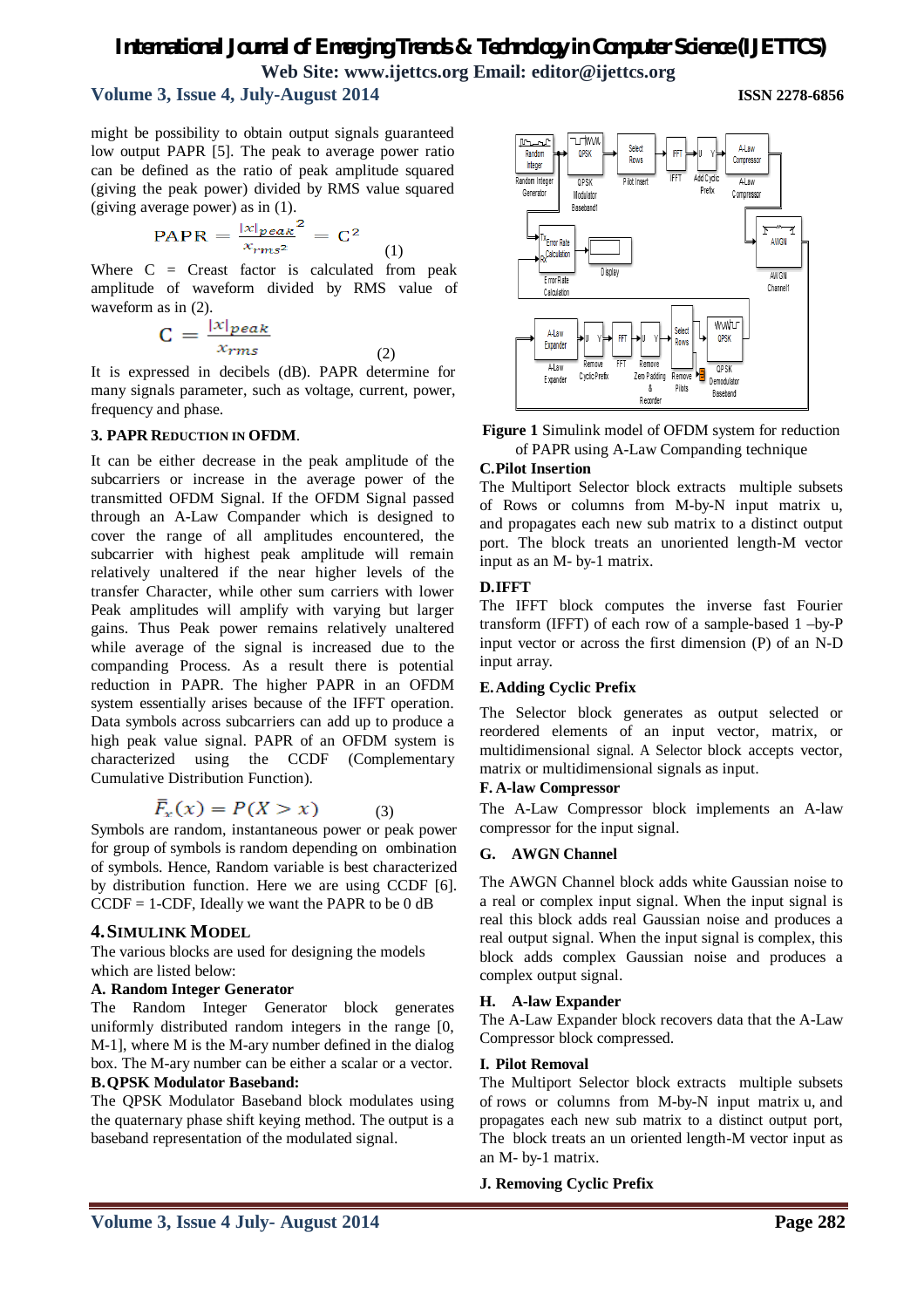# *International Journal of Emerging Trends & Technology in Computer Science (IJETTCS)* **Web Site: www.ijettcs.org Email: editor@ijettcs.org**

# **Volume 3, Issue 4, July-August 2014 ISSN 2278-6856**

The Selector block generates as output selected or Recorded elements of an input vector, matrix, multidimensional signal. A Selector block accepts vector, matrix or mutidimenational signals as a input.

#### **K. FFT**

When you specify an FFT length not equal to the Length of the input vector, (or first dimension of the input array), block implements zero padding or modulo-M, (FFT Length) data wrapping. This occurs before the IFFT operation [7].

#### **L.QPSK Demodulator Baseband**

QPSK Demodulator Baseband block the modulated a signal that was modulated using the quaternary phase shift keying method. The input is a baseband representation of the modulated signal. The input must be a complex signal. Block accepts a scalar or column vector input signal.

# **M. Error Rate Calculation**

The Error Rate Calculation block compares input data from a transmitter with input data from a receiver. It calculates the error rate as a running statistic, by dividing the total number of unequal pairs of data elements by the total number of input data elements from one source.

# **5.A-LAW COMPANDING FOR PAPR REDUCTION**

The companding technique, the compression of OFDM signals at the transmitter and expansion at the receiver [8]. In this companding method, the compressor characteristic is piecewise, made up of a linear segment for low level inputs and a logarithmic segment for high level inputs. A-law has mid riser at the origin. Hence it contains non-zero value. The practically used value of "A" is 87.6. The A-law companding is used for PCM telephone systems. The A-law companding is used for PCM telephone systems. This A-law companding technique is used in Europe, Asia, Russia, Africa, China, etc. An A-law algorithm is a standard companding algorithm, used in European digital communications systems to optimize, *i.e.,* modify, the dynamic range of an analog signal for digitizing. For a given input *x*, the equation for A-law encoding is as follows in (4-5),

$$
F(x) = sgn(x) \left\{ \frac{A|x|}{1 + ln(A)} \right\} |x|, < 1/A
$$
  
(4)  

$$
F(x) = sgn(x) \left\{ \frac{1 + ln(A|x|)}{1 + ln(A|x|)} \right\} \frac{1}{2}
$$

$$
f(x) = sgn(x) \{ \frac{1}{1 + ln(A)} \}^n
$$
 (5)

Where *A* is the compression parameter.

Where, x=input signal, y=output signal Sgn  $(x)$  =sign of the input (+ or -).  $|x|$ =absolute value (magnitude of x). A=87.6 (defined by CCITT).

| Sr.No                       | Description                                      | Specification |
|-----------------------------|--------------------------------------------------|---------------|
|                             | <b>Modulation Scheme</b>                         | QPSK/ $M=4$   |
| $\mathcal{D}_{\mathcal{L}}$ | No. of FFT Size                                  | 512           |
| 3                           | Value of A                                       | 87.6          |
|                             | Channel                                          | <b>AWGN</b>   |
| 5                           | No. of bits per Symbol                           |               |
| 6                           | <b>Input Signal Power</b><br>referenced to 1 Ohm |               |

#### **Table 1:** Parameters of Simulation

# **6.SIMULATION RESULTS**

The performance of A-law companding using QPSK modulation the results of simulation shows that the Bit Error Rate reduces increasingly at QPSK modulation as shown in Figure 2**-**3











**Figure 4** Performance of A-law Companding